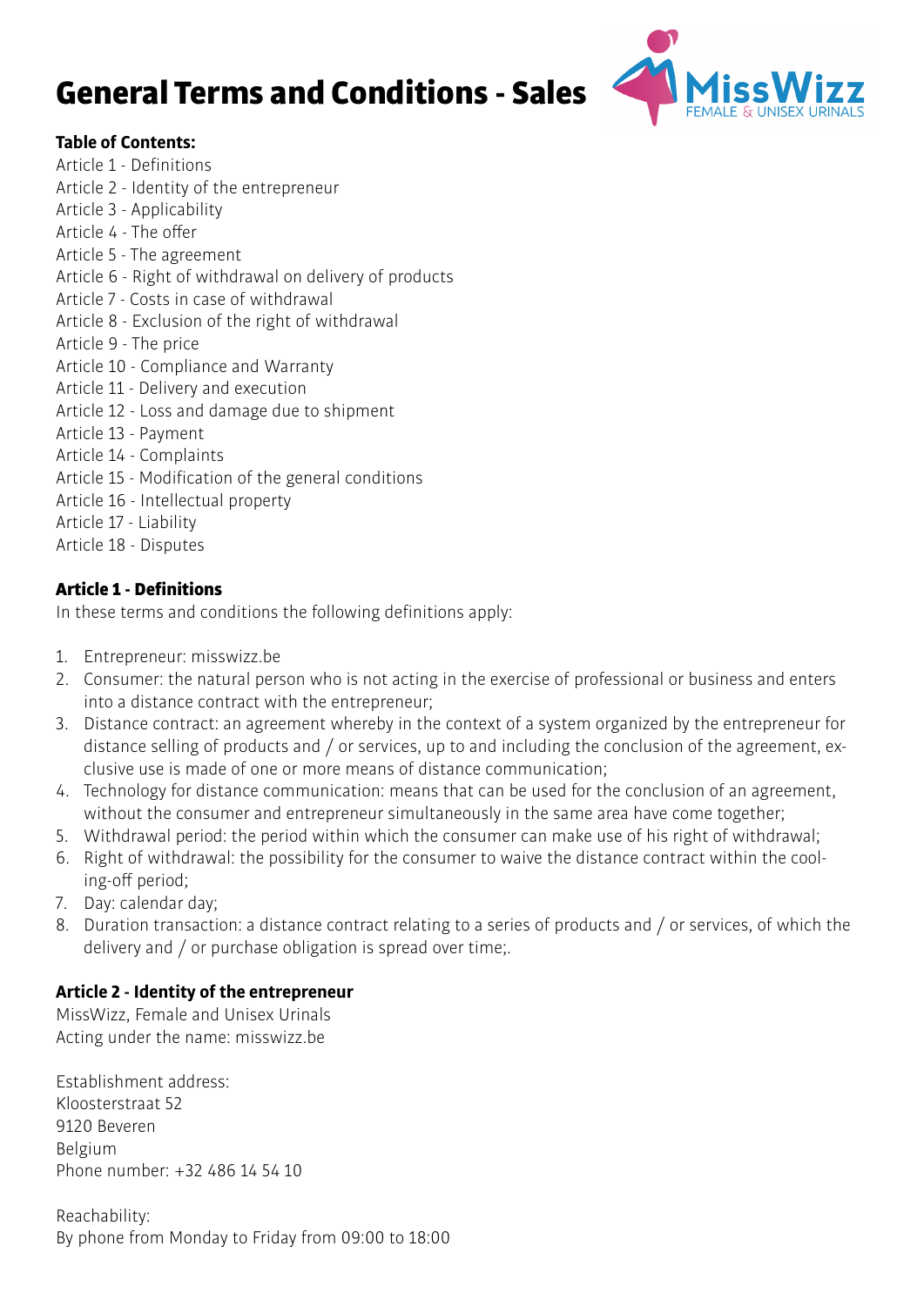E-mail address: info@misswizz.be

Company number: 0768547430 VAT number: BE0768547430

Account number: BE89 9733 6806 1985 BIC: ARSPBE22

## **Article 3 - Applicability**

- 1. These general conditions apply to any offer from the entrepreneur and any agreement reached at a distance between entrepreneur and consumer.
- 2. Before the remote agreement is concluded, the text of these general conditions will be made available to the consumer.

## **Article 4 - The offer**

- 1. The offer contains a complete and accurate description of the products and/or services offered. The description is sufficiently detailed to allow a good assessment of the offer by the consumer. If the entrepreneur uses images these are a true reflection of the products and / or services. Obvious mistakes or errors in the offer will not bind the entrepreneur.
- 2. Each offer contains such information that it is clear to the consumer what rights and obligations are attached to accepting the offer. This concerns in particular:
- The price including taxes;
- the possible costs of delivery;
- the method of payment, delivery or implementation of the agreement.

## **Article 5 - The agreement**

1. The contract is concluded at the time of acceptance by the consumer of the offer and the fulfillment of the conditions thereby stipulated.

## **Article 6 - Right of withdrawal upon delivery of products**

- 1. When purchasing products, the consumer can terminate the agreement without giving any reason to dissolve for 30 days. This period commences on the day following receipt of the product by or on behalf of the consumer.
- 2. During this period the consumer will handle the product and packaging with care. The consumer will only unpack the product to the extent necessary to judge whether he wishes to keep the product. If he uses his right of withdrawal, he will return the product unused with all accessories supplied and - if reasonably possible - in the original condition and packaging to the entrepreneur, in accordance with the reasonable and clear instructions provided by the entrepreneur.

## **Article 7 - Costs in case of withdrawal**

1. If the consumer makes use of his right of withdrawal, he shall bear no more than the cost of return shipment.

## **Article 8 - Exclusion of right of withdrawal**

1. Some products are excluded from the right of withdrawal. This can only be excluded by the entrepreneur if the entrepreneur has clearly stated this in the offer, at least in time for the conclusion of the agreement.

## **Article 9 - The price**

1. During the period mentioned in the offer, the prices of the products and / or services are not increased, except for price changes due to changes in VAT rates.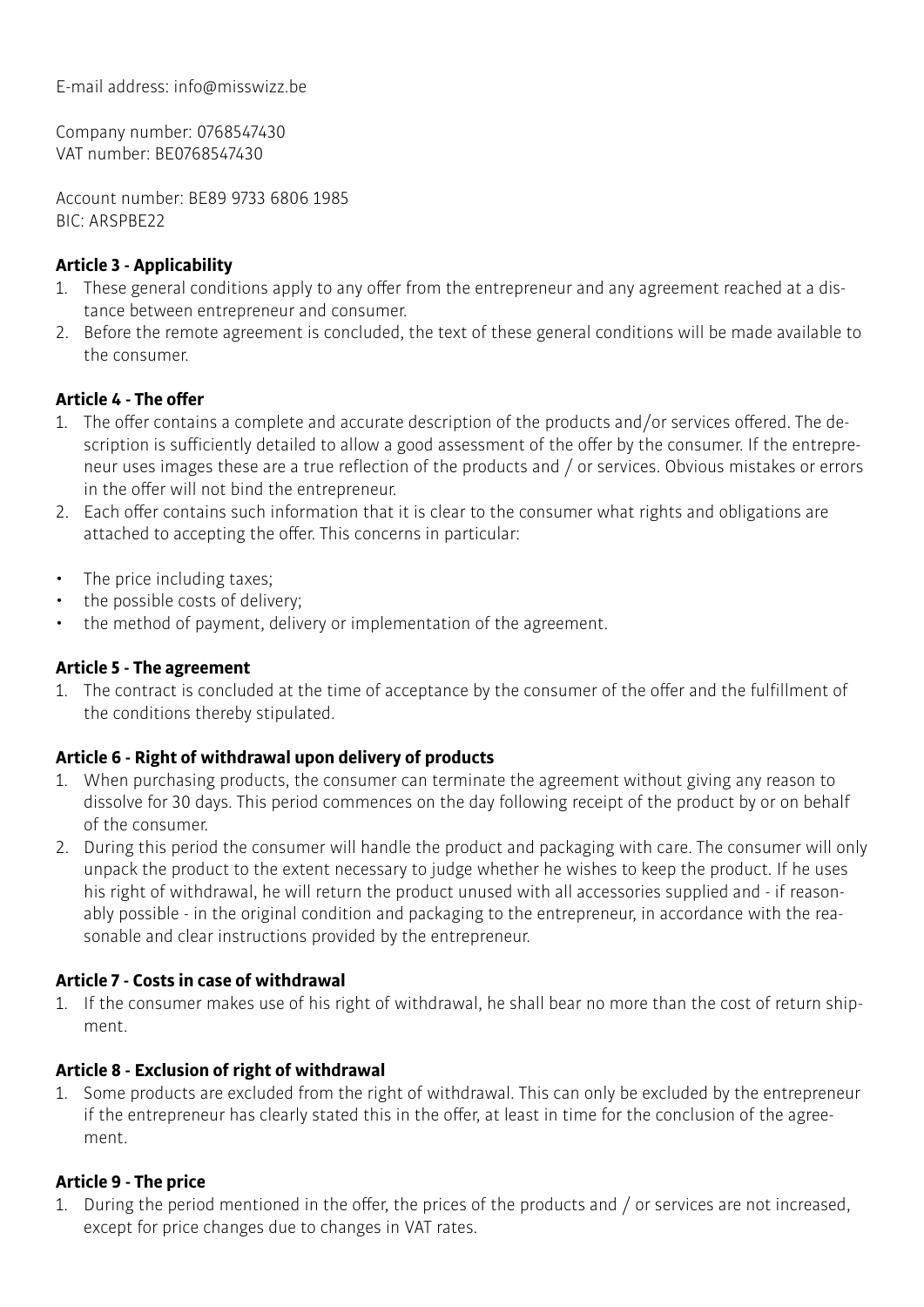- 2. Products whose prices are subject to fluctuations in the financial market or raw material prices, or on which the entrepreneur has no influence, may fluctuate in price.
- 3. The prices mentioned in the offer of products are in Euro, including VAT.

# **Article 10 - Compliance and Warranty**

- 1. The entrepreneur guarantees that the products and / or services meet the contract, the specifications listed in the offer, the reasonable requirements of reliability and / or usefulness and the date of the conclusion of the agreement existing legal provisions.
- 2. As imposed by the legal requirements, the products are also subject to a statutory warranty. If a product does not comply with the agreement, the buyer must inform the seller within 5 days following delivery. The possible compensation for this can never exceed the invoiced/paid amount to the buyer. This means that in case of defects or faults in the product up to 2 years after delivery, this good will be repaired or replaced free of charge.
- 3. Normal or ordinary wear and tear, unintentional or deliberate changes made to the product by the buyer, or the inability to present an invoice cannot validate the warranty.

## **Article 11 - Delivery and performance**

- 1. The place of delivery is the address that the consumer has made known to the company.
- 2. The entrepreneur will execute accepted orders with convenient speed but at the latest within the agreed delivery time unless a longer delivery time has been agreed. If delivery is delayed, or if an order cannot be filled or can be filled only partially, the consumer will be informed about this at the latest one month after the anticipated delivery date. The consumer in that case has the right to terminate the contract without penalty.
- 3. In case of dissolution in accordance with the previous paragraph, the operator will refund the amount paid by the consumer as soon as possible, but at least within 30 days after dissolution.
- 4. Any costs, taxes, customs and import duties as well as form requirements associated with deliveries outside Belgium shall be borne entirely by the buyer.

## **Article 12 - Loss and damage due to shipping**

1. The seller cannot be held responsible for the damage, theft or loss of goods during shipment. The vendor shall make every effort to package the goods as well and as securely as possible. The Buyer is obliged to check the condition of the delivered goods when they are handed over by the transport company. If the packaging of the delivered goods has been opened and/or damaged, the buyer must notify the transport company and mention this on the shipping note at the time of acceptance. Each package can be tracked online using a unique barcode. In the event of problems with the receipt of the sent package, the customer can contact the carrier by mentioning this barcode.

## **Article 13 - Payment**

- 1. The buyer pays the price of the good(s) with shipping costs before it is sent to the address given.
- 2. For payment can be chosen from the following options: payments via Bancontact, Credit Card, Sofort, iDeal, and PayPal. For none of these payment options are costs charged to the buyer.
- 3. In case of non-payment by the consumer, the entrepreneur has the right, subject to legal restrictions, to charge the reasonable costs previously announced to the consumer. On all sums not paid within 7 days after the invoice date, interest will be due by right and without prior notice of default at 12% per month, calculated from the invoice date.

# **Article 14 - Complaints**

- 1. The entrepreneur makes every effort to describe the items on the web shop as accurately as possible and to deliver the quality products within the delivery period. If the consumer still has a complaint, the consumer can contact the entrepreneur via info@misswizz.be.
- 2. Complaints will be answered within a period of 14 days from the date of receipt. If a complaint requires a foreseeable longer processing time, the entrepreneur will respond within the period of 14 days with a message of receipt and an indication when the consumer can expect a more detailed answer.